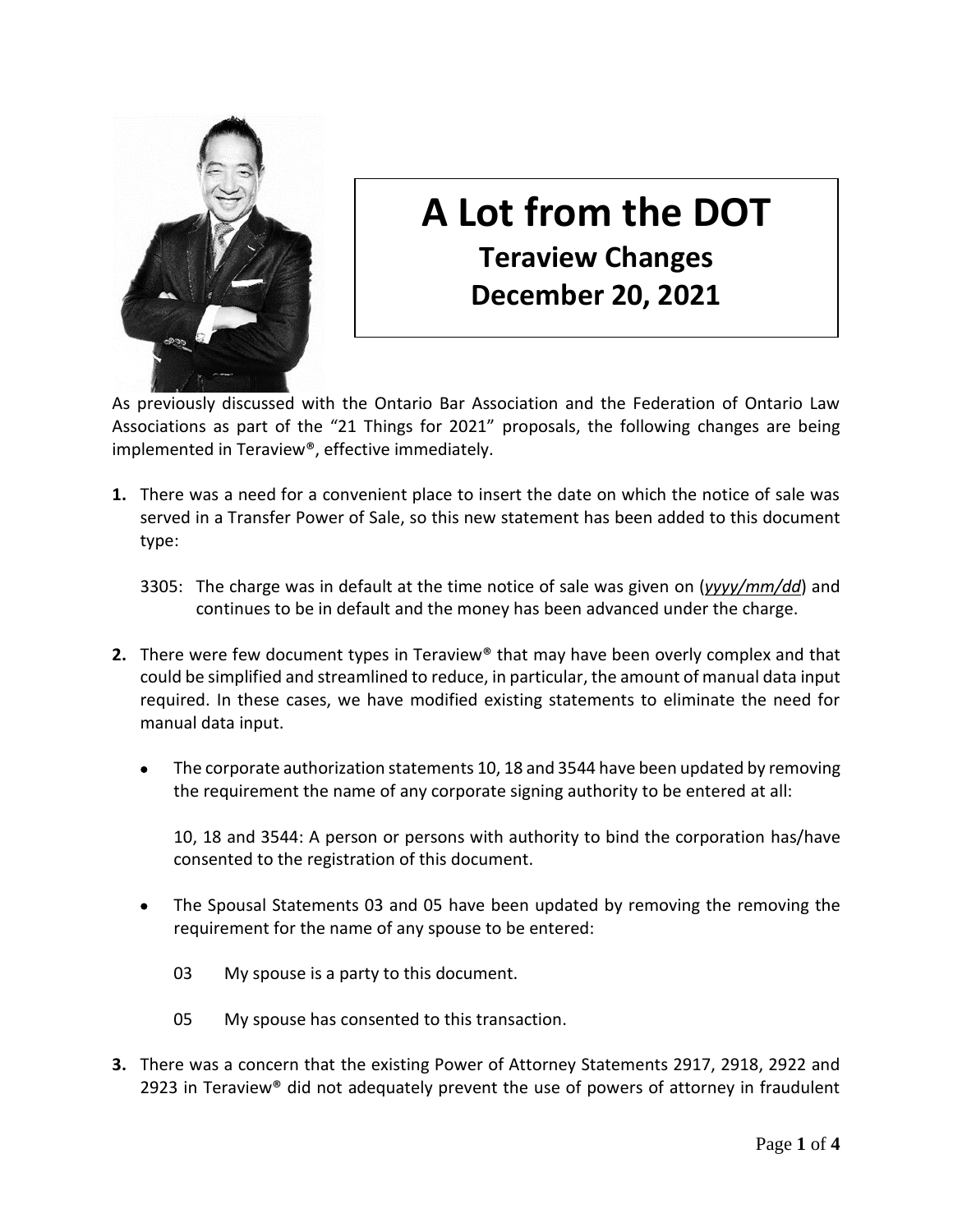schemes because they relied on the assurances of the attorney only. As a further tool against title fraud, these statements have been updated to require the solicitor to confirm, to the best of the solicitor's knowledge and belief, the *bona fides* of the power of attorney. These new statements remain consistent with the solicitor's professional obligations relating to powers of attorney and will provide greater protection against fraud.

(a) Where the attorney is not a company:

- **\*2917, \*2922 The solicitor signing this document on behalf of this party confirms that I have reviewed the power of attorney with the attorney, and to the best of my knowledge and belief, I confirm that**:
	- **1. The attorney is the lawful party named in the power of attorney,**
	- **2. The attorney is acting within the scope of the authority granted under the power of attorney, and**
	- *3.* **The power of attorney was lawfully given and has not been revoked.**

## (b) Where the attorney is a company:

- **\*2918, \*2923 The solicitor signing this document on behalf of this party confirms that I have reviewed the power of attorney with the attorney, and to the best of my knowledge and belief, I confirm that**:
	- **1. The attorney is the lawful party named in the power of attorney,**
	- **2. The attorney is acting within the scope of the authority granted under the power of attorney,**
	- **3. The power of attorney was lawfully given and has not been revoked.**
	- **4. At the time this document was executed, name was the position of company/bank (donee) and had the authority to bind the attorney.**
- **4.** Many charges are transferred before being discharged, and there was a need for a convenient place in Teraview® to confirm such transfer of charge in a subsequent discharge. Accordingly, the Discharge of Charge statement 3700 has been updated in order to have it selected in the appropriate situations.
	- 3700: The party giving this discharge is the new chargee by a transfer of charge or is the original chargee and has changed its name. The party giving this discharge is entitled to give an effective discharge.
- **5.** Discharge of Charge Statement 3714 had become redundant and is now retired and no longer available for selection.
- **6.** Teraview® allowed, in some circumstances, the registration of a caution on title without actually identifying a cautioning party, so owners could not determine who was asserting a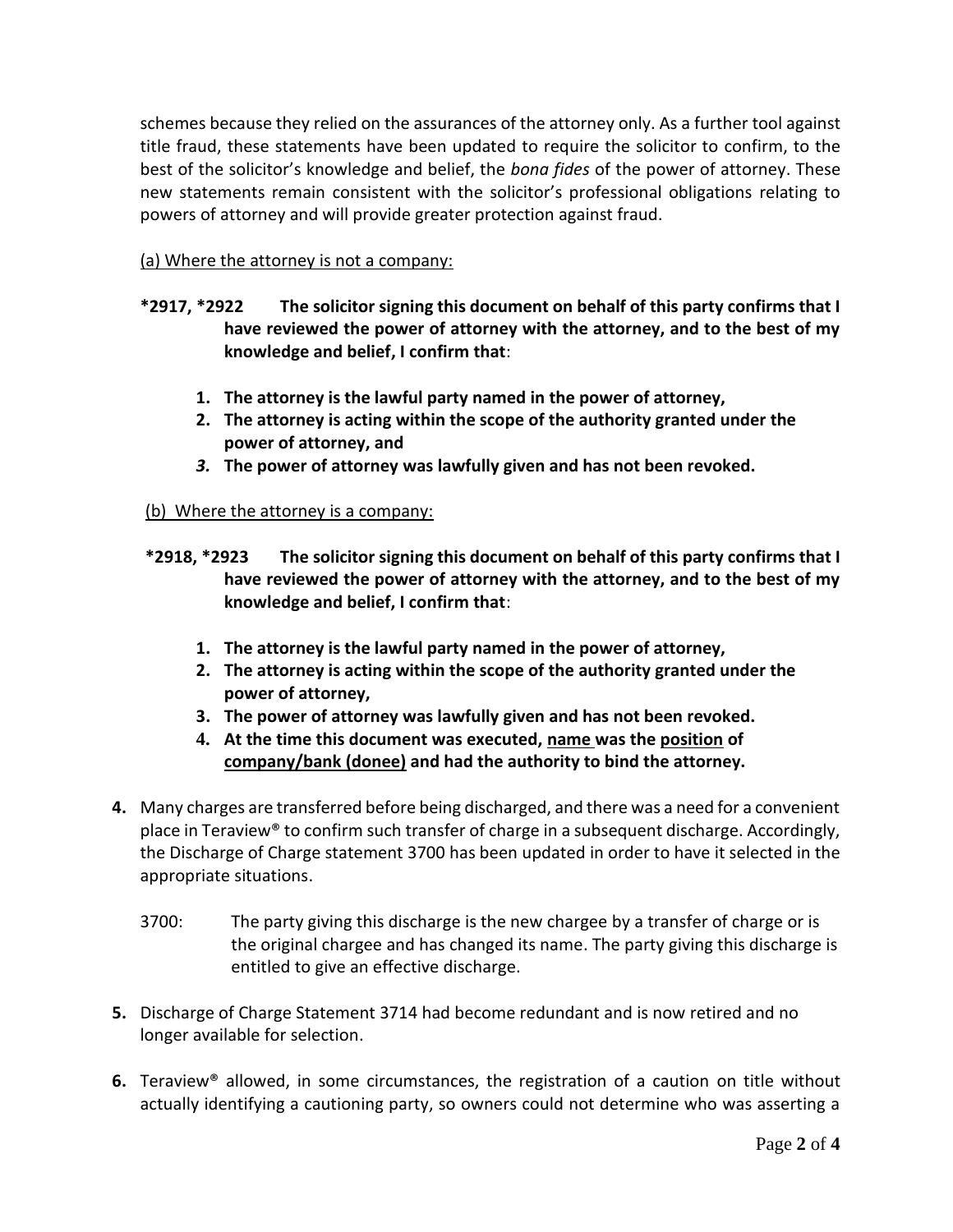cautionable interest in the land. Accordingly, the Caution-Land document type has been updated to require that a cautioner be identified in all circumstances.

- **7.** Teraview<sup>®</sup> allowed a Notice of Security Interest to be registered on title even though there may have been a court order previously registered on title restricting registrations. Accordingly, Teraview® has been updated so that, whenever there has been an Application for Restriction based on Court Order registered on title, the resulting No Dealings Indicator will block the registration of a subsequent Notice of Security Interest.
- **8.** Certain atypical or unusual documents may have been pre-approved by the Ministry under certain circumstances, but Teraview® had no way of providing details of such pre-approval. To make such pre-approved documents less likely to be refused certification once submitted for registration, a new optional statement has been added to all document types to indicate to certifying staff that a document has received a pre-approval from the Ministry.
	- 3765: This instrument is approved as to form for registration, under preapproval number (*insert preapproval number*).
- **9.** The use of vesting orders, many of them obtained *ex parte*, are on the rise of late and there was a need to ensure that all parties affected thereby had been made party to the cause (or were otherwise properly bound by the vesting order). Accordingly, Statement 501 in an Application for Vesting Order has been replaced with a new statement to better correspond with the requirements contemplated in Subsection 25(2) of the *Land Titles Act*.
	- 3659: The applicant who is authorized by court order (*import order and, if applicable, Land Registrar's approval*) which is still in full force and effect and in which all parties affected by the order have been made a party to the cause or matter or the applicant has furnished such evidence as is requisite to show that the person is bound thereby, as evidenced by the written approval of the Land Registrar, applies to have the register amended as follows: *insert proposed amendment for the application court order.*
- **10.** There has been an increasing problem with the use of unilateral liens to encumber real estate. This includes both Vendor's Liens and Purchaser's Liens in Teraview®. Although the common law has long since contemplated that a vendor's lien may arise in respect of unpaid purchase moneys, modern Vendor's Liens have been used mainly to secure re-adjustments on the Statement of Adjustments, and have, in almost all cases, been registered against the property of new-home buyers. For new-home buyers, Vendor's Liens operate like "execution before judgement", making it very hard for such new home buyers to dispute or remove Vendor's Liens which they disagree with. The Director of Titles has the discretion to determine which estates, rights, interests, and equities can be registered on title, and has determined that, from a policy perspective, the Notice of Vendor's Lien document type should be retired, and that Vendor's Liens may no longer be registered on title. This applies even if the relevant agreements of purchase and sale contractually allow the registration of a Vendor's Lien on